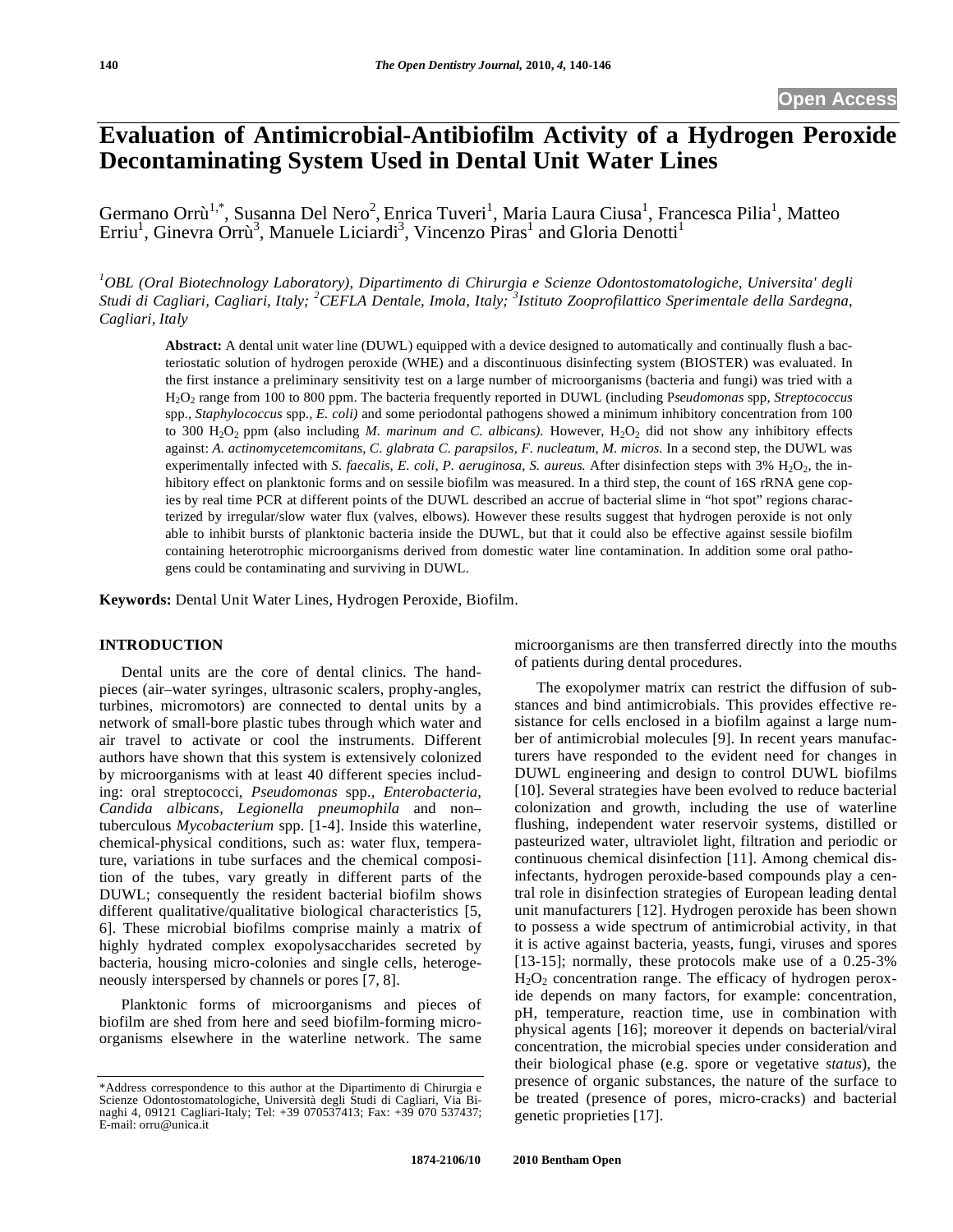

Fig. (1). H<sub>2</sub>O<sub>2</sub> susceptibility pattern of the most common microorganisms isolated in DUWLs.

\* Corresponding to the 16S rRNA, sequence deposited in GenBank as accession n. GU 057339, GU 057340, GU 057341

 $*$  H<sub>2</sub>O<sub>2</sub> concentration normally used in a continuous mode inside the DUWL, according to the manufacturer's instructions.

The action of  $H_2O_2$  on microbes is due to the presence of the hydroxyl radical (OH·) in the solution. The hydroxyl radical is said to be the strongest oxidant known; transition metals are believed to catalyze the formation of the hydroxyl radical. It can attack membrane lipids, DNA, and other essential cell components. Different mechanisms are described for biofilm inhibition by  $H_2O_2$ . Recent studies showed in Staphylococci a reduction (by H<sub>2</sub>O<sub>2</sub>) of *icaADB* cassette expression (involved in polysaccharide intercellular adhesion) [18]. Moreover, in Gram negative bacteria the production of internal  $H_2O_2$  by AlpP-gene may play an important role in biofilm formation: some of the biofilm-forming cells are killed by internally produced  $H_2O_2$ , and this leads to differentiation, dispersal, and phenotypic variation among dispersal cells [19].

Based on previous experiments described in different publications [12, 20, 21], this work evaluates by a *in vitro* platform: (a) large numbers of microorganisms tested with different  $H_2O_2$  concentrations, (b) a DUWL contamination model performed using a mix suspension of four microorganisms: *Escherichia coli, Pseudomonas aeruginosa, Streptococcus faecalis, Staphylococcus aureus*, (c) DUWL

biofilm mass monitoring, using molecular and cultural methods.

#### **MATERIALS AND METHODOLOGY**

# **Strains Used in this Work**

DUWL microflora have been described by other authors. It has been demonstrated that bacterial forms are the dominant part in these biofilms, while fungi and protozoa are less common. However, following the latest publications, we used the following species, Fig. (**1**).

- 1. Gram positive bacteria: *Staphylococcus aureus* ATCC 6538, *Streptococcus* (*Enterococcus*) *faecalis*  ATCC 29212 [22, 23].
- 2. Gram negative bacteria: heterotrophic aerobic species are the most represented in DUWL. We used: *Escherichia coli* ATCC 7075, *Pseudomonas aeruginosa* ATCC 27853, *Pseudomonas stutzeri*, isolate OG7 and unidentified bacterial species, isolates: OG4-OG5 (these three strains were isolates from DUWL domestic water line and characterized by 16S rRNA sequence). We also evaluated a sensitivity test with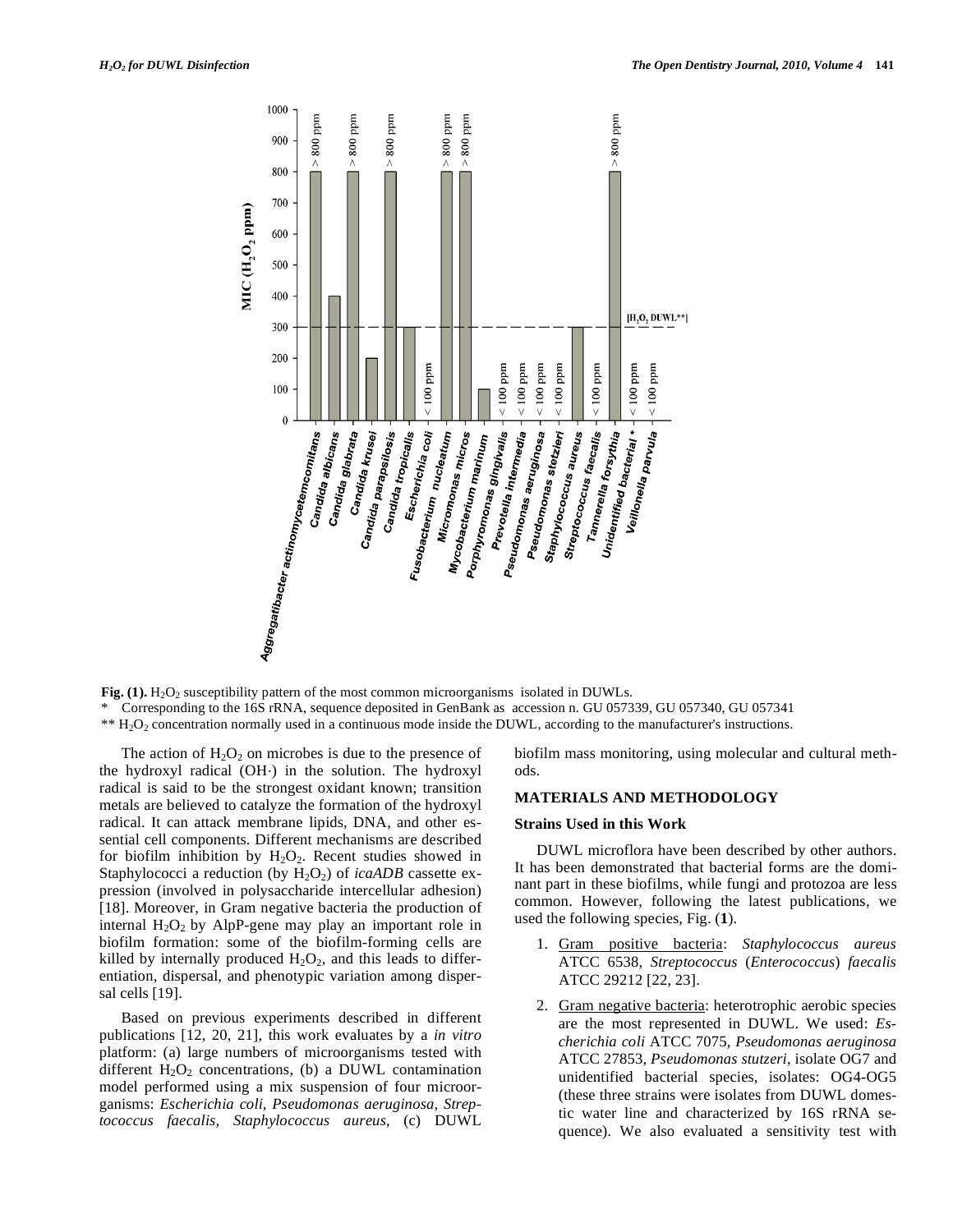Gram negative periodontal pathogens*: Prevotella intermedia* CCUG 2404 (Culture Collection, University of Göteborg, Sweden)*, Aggregatibacter actinomycetemcomitans,* CCUG 37005, (genotype 652) *Porphyromonas gingivalis* CCUG 25893, *Tannerella forsythensis* cip 105220 (Institut Pasteur, Paris, France), *Fusobacterium nucleatum* DSMZ 19508, *Parvimonas micra* DSMZ 20468, *Veillonella parvula* DSMZ 2008 (Deutsche Sammlung von Mikroorganismen und Zellkulturen GmbH).

- 3. Fungi: *Candida albicans* has been associated with dental unit water systems [24]; in this work 5 different oral clinical isolates of *Candida* spp. (designed from OG11 to OG15) were tested with a  $H_2O_2$  sensitivity test. These specimens were plated in Sabouraud glucose agar for 48 h at 35°C (Microbiol, Uta, Cagliari, Italy). The colonies were identified with an API ID32C system (Biomerieux, St Louis, MO) and maintained at –20°C in skimmed milk (Oxoid, Basingstoke, UK).
- 4. Mycobacteria: in accordance with the presence of non tuberculosis *Mycobacterium* spp in DUWL [25], a simulation model with *Mycobacterium marinum* was performed. Aerobic bacteria were cultured in Müller Hinton agar, (MH Microbiol, UTA, Cagliari Italy). Anaerobic bacteria were maintained at –80°C in vials containing Schaedler Broth with 15% glycerol and cultured in Columbia agar blood (Microbiol, UTA, Cagliari, Italy) at  $37^{\circ}$ C with 5% CO<sub>2</sub> in jar (Biomérieux Marcy l'Etoile, France). *M. marinum* was cultured in tubes of Middlebrook 7H10 agar with OADC supplement (Microbiol, UTA, Cagliari, Italy) and stored at room temperature. Visible colonies were observed after 2-4 weeks of incubation. Nucleotide sequence accession numbers: the 16S rRNA gene sequences from Gram negative bacteria isolates OG4, OG5, OG6 have been deposited in GenBank under the following accession numbers: GU057341, GU057340, GU057339.

# **H2O2** *in vitro* **Susceptibility Testing**

Baseline MICs were determined in accordance with the Committee for Clinical Laboratory Standards [NCCLS, http://www.clsi.org/] by using a broth dilution method.

 $H<sub>2</sub>O<sub>2</sub>$  was diluted in tubes containing 5 ml of liquid medium with a concentration range from 100 to 800 ppm (Fig. 1). These tubes contained an *inoculum* titre of  $10^6$  CFU/ml for bacteria and 105 CFU ml for *Candida* spp.

# **Log 10 Bacterial Reduction (LR)**

The LR value (logarithm of the bacterial reduction) was performed by using a DUWL disinfection system (simulator) comprising: a WHE system, approved by DVGW (Deutsche Vereinigung des Gas- und Wasserfaches) for the continuous addition of  $H_2O_2$  at a final concentration of 300 ppm and a BIOSTER system for dental unit water line disinfection, which draws  $3\%$  H<sub>2</sub>O<sub>2</sub> from a dedicated tank and leaves it to stand within the dental unit water lines for a time pre-set by the dental operator, within a chosen time range (not shorter than 5 minutes and not longer than 30 minutes; standard contact time 10 minutes), after which dental unit water lines are automatically flushed with water from the public water system. WHE (Water Hygienisation System) and BIOSTER are the commercial names of optional hygiene devices which may be optionally present on CEFLA Dentale dental units.

100 ml of Müller Hinton Broth was inoculated with a mix of the following bacterial species: *P. aeruginosa*, *E. coli*, *S. aureus, S. faecalis* until a final concentration of 108 CFU/ml for each bacterial species. Subsequently,  $H_2O_2$  was added to the different tubes by the simulator with a concentration of 3%, when used for final disinfection, or at 300 ppm, when used in a continuous manner;  $100 \mu l$  was plated in MH Agar every 20 minutes for 2 hours. The colonies on each plate were counted after incubation at 37° C for 48 hours. The result was expressed as the average number of colony forming units per ml of sample computed from the triplicate plates (Fig. **2**).

### **Biofilm Model Construction Inside the Complete DUWL**

For our study we used a complete prototype of Stern 300 dental unit (CEFLA Dentale), provided with a BIOSTER system integrated into the hydro group and a WHE system with separate joint, Fig. (**3**).

A mix of the four species, previously described for LR, was used as the contaminant system.

The artificial biofilm was constructed as follows: (a) inoculation of ten liters of a suspension of  $10^6$  CFU/ml for each species in saline solution into the DUWL, (b) after four weeks, bacterial vitality was controlled by plating  $1 \text{ cm}^2$  of DUWL biofilm specimen in Müller Hinton agar (c) subsequently the DUWL tubes were reconditioned by threefold washing with a new sterile saline solution followed by a disinfection program with  $3\%$  H<sub>2</sub>O<sub>2</sub> according to the DUWL manufacturer's instructions.

1 ml of DUWL water post disinfection was plated in Müller Hinton agar for evaluation of bacterial vitality presence. Successfully we evaluated the possible presence of signs of bacterial biofilm; the biofilms were scraped at 26 different points from 1 sq. cm surfaces, by using a sterile swab scraper (Nunc, Wiesbaden, Germany). The swab was suspended in 1.5 ml of sterile saline solution: 1 ml was used for strain isolation by plating in Müller Hinton agar and 0.4 ml was used for DNA extraction [23]. Biofilm bacterial mass was measured by a real time PCR procedure.

#### **Real Time PCR**

As described in a previous publication [23], real time PCR were performed by using OG 33 (5' GACTACCAGGGTATCTAATC -3') and OG 123 (5'- AGCAGCCGCGGTAATA -3') primers, these oligos were designed by using a bacterial common (non variable) region of the 16S rRNA gene sequence, extracted from the NCBI database GenBank with accession number AY692453.

#### **RESULT AND DISCUSSION**

Microcolonies of proliferating micro-organisms forming a highly resistant biofilm [5, 26] on the inner surface of DUWL water lines are thought to be the source of bacterial contamination within the dental unit water supply. These biofilms are heterogeneous in species and morphology and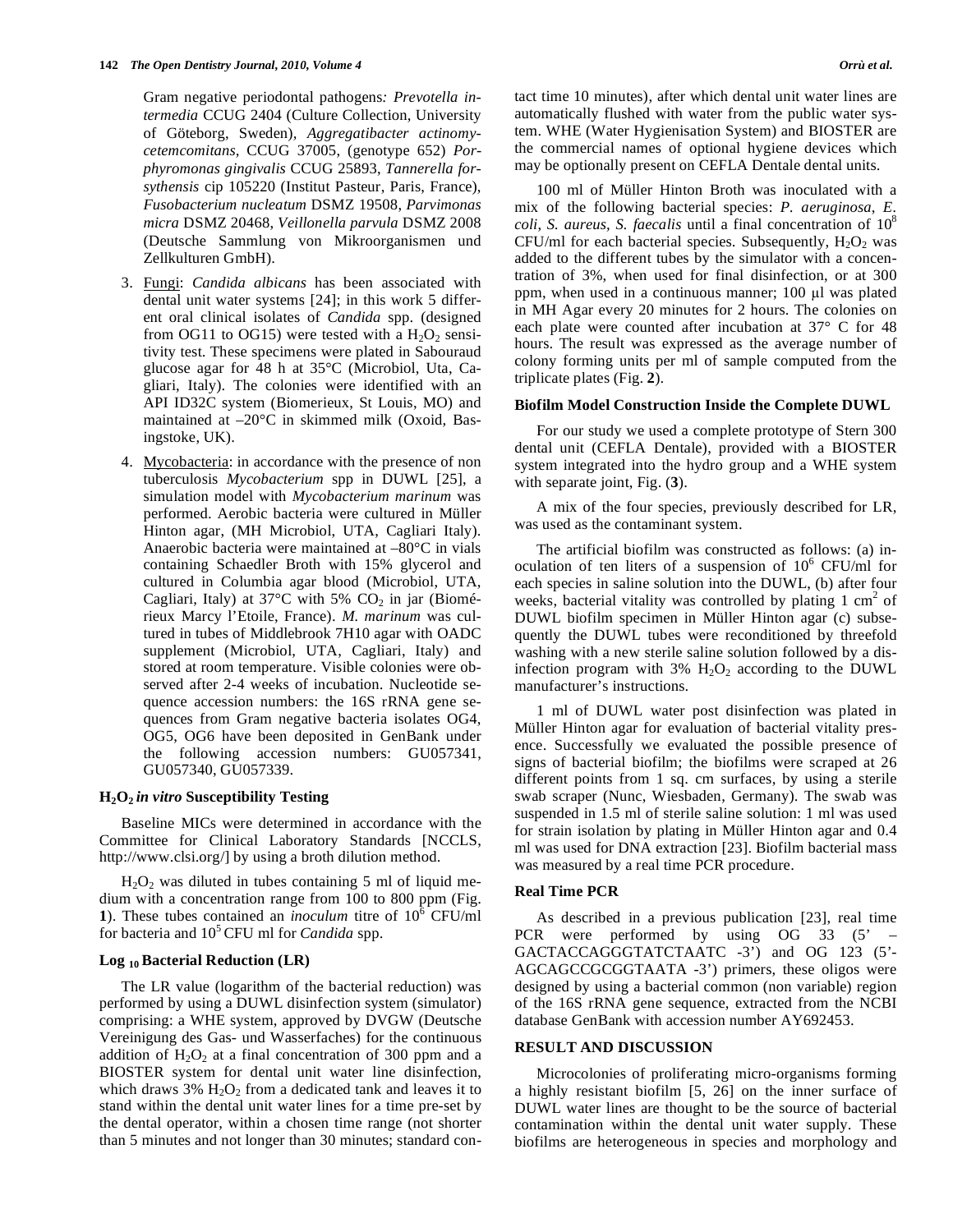

**Fig. (2).** Geometric mean of viable bacteria reduction Log, corresponding to bacterial suspension composed of: *E. coli, P. aeruginosa, S.aureus* and *S. faecalis*.



**Fig. (3).** Schematic representation of the DUWL used in this work, the black circles labelled from 1 to 26, correspond to specimen points.

are enveloped in a polysaccharide slime layer known as a glycocalyx. Numerous procedures have been suggested for overcoming the problem of the microbial contamination of dental unit water supplies [27]. The Centers for Disease

Control (CDC) recommend that all water lines should, at the very least, be made to run and discharge water for several minutes at the beginning of each day and for a shorter interval between patient appointments [28].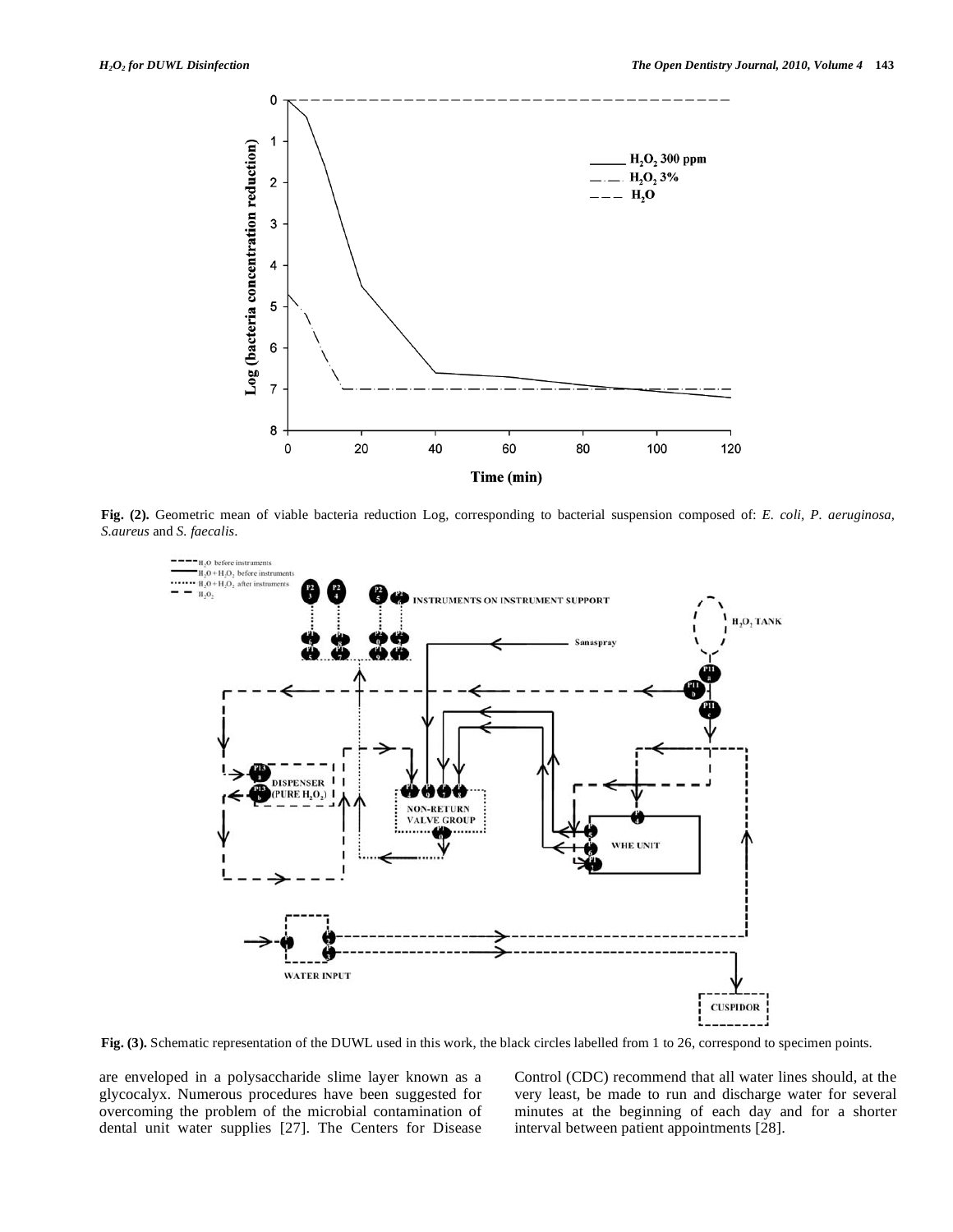One problem of protocols based on chemical agents for the control of biofilm is that they have to be bactericidal but not toxic to patients. The chemical treatment detaches biofilm and discourages its subsequent reformation, while protecting the dental unit's internal components from corrosion. If the chemical agent is delivered continuously in treatment water, it is inexpensive and easy to use [11].

Among the micro-organisms capable of transmitting cross-infections, it is possible to find [10, 24, 25, 29] vegetative bacteria (*S. aureus*, *P. aeruginosa*, *L. pneumophila*, *Mycobacterium* spp. and others), fungi (*Candida* spp.), and viruses with abundant lipidic components (HIV; HCV; HBV etc.). In this work we evaluated the  $H_2O_2$  activity following three different procedures.

# **(a) Large Numbers of Microorganisms Tested** *In Vitro* **with Different H2O2 Concentrations**

We evaluated the effectiveness of a disinfection system based on the addition of  $H_2O_2$  in continuous with  $[H_2O_2]$  at 300 ppm. In the first step a total of 19 different strains were tested by the  $H_2O_2$  susceptibility test using  $[H_2O_2]$  from 100 to 800 ppm; the results are shown in Fig. (**1**), the tested microorganisms can be classified into 4 groups: (I) highly sensitive, MIC  $\leq 100$  ppm such as *P. intermedia, P. gingivalis V. parvula, E. coli, Pseudomonas* spp, *S. faecalis*; (II) sensitive, 100<MIC 300 ppm, *S. aureus, M. marinum, C. Krusei and C. tropicalis*, (III) resistant MIC >300 ppm, *C. albicans*, (IV) highly resistant, MIC >800 ppm, periodontal pathogens: *A*. *actinomycetemcomitans F. nucleatum, P. micra*, *T. forsythia* and two *Candida* spp*., C. glabrata, C. parapsilosis.* These results have confirmed and extended earlier works on  $H_2O_2$ activity against different potential human pathogens described in the DUWL [12-17, 20, 21]. We observed that the majority of species contaminating DUWL through the domestic water line are  $H_2O_2$  susceptible if evaluated in the planktonic *status* in *vitro* including *P. aeruginosa* and *P. stutzeri* (Fig. **1**). However all tested strains showed a complete inhibition with  $[H<sub>2</sub>O<sub>2</sub>]$  at 3%.

# **(b) DUWL Simulator Contamination Model Performed Using a Mix Suspension of Four Microorganisms:**  *Escherichia Coli***,** *Pseudomonas aeruginosa***,** *Streptococcus faecalis***,** *Staphylococcus aureus*

The kinetics of planktonic bacteria log reduction in the presence of  $H_2O_2$  at 3% and 300 ppm as discontinuous or continuous disinfection respectively, were performed by using a mix of four of these highly sensitive species inoculated inside the DUWL disinfection system (simulator) (Fig. **2**). These results suggest that a substantial inactivation of these microorganisms was observed with hydrogen peroxide, a mean of 5 log reduction was shown after 5 and 15 minutes with 3% and 300 ppm of  $H_2O_2$  respectively. This suggests that an initial contamination of these planktonic forms could be quickly inactivated by this DUWL disinfection system.

On the contrary, evaluating the results showed in chapter (a), some *Candida* spp and some periodontal pathogens showed considerable  $H_2O_2$  resistance [20, 30]. Our results suggest a possible risk for contamination and permanence of these microorganisms in DUWL handpieces if the final disinfection is inactive. They can be transferred through the

DUWL from subjects with clinical or subclinical forms of candidosis (*C. glabrata, C. parapsilosis)* or periodontitis (i.e *A. actinomycetemcomitans).* 

In this context strict control of the final parts of DUWL, i.e. handpieces, is crucial. All handpieces have to be mandatorily submitted to sterilization in a water vapor autoclave.

# **(c) DUWL Biofilm Mass Monitoring, Using Molecular and Cultural Methods**

Later on the set of four aerobic bacteria was used for contamination and subsequent biofilm formation inside DUWL water lines. These species showed good  $H_2O_2$  susceptibility if evaluated as planktonic forms (see Fig. **1**), but, as reported by Szymańska *et al.* [2], and other authors, the possibility of the formation of a resistant biofilm from planktonic bacteria is very high, in particular for *Pseudomonas* spp [17, 31].

Our aim in this part of the experiment was to test  $H_2O_2$ susceptibility in sessile biofilm. After the initial inoculum, the bacterial biofilm formed by the four species was let to stand in the dental unit for 4 weeks. First, after the four 4 weeks we checked the vitality of the biofilm present by cultural methods, and they showed a of CFU/cm2 range of  $10^3$ - $5*10^7$  in 26 specimens (by a mean of 3 different countings). Second, a disinfecting step with BIOSTER (3%  $H_2O_2$  with a contact time of 10 minutes) was performed. After the disinfecting cycle the evaluation of the living bacteria was performed. It was encouraging to note a mean of 99,9-100% inhibitory effect (*E. coli* 2 CFU/cm<sup>2</sup> , *P. aeruginosa* 0 CFU/cm, *S. aureus* 0 CFU/cm<sup>2</sup> , and *S. faecalis* 5 CFU/cm<sup>2</sup> ), in comparison to the titre checked before the disinfecting cycle.

Moreover, we wanted to evaluate the entire bacterial population present (vital  $+$  inactivated bacteria). Therefore we performed an evaluation of the biofilm present  $(≥10<sup>5</sup>$  bacterial genomes/cm<sup>2</sup> , limit of detection of the method) by PCR real time at 26 different points in the DUWL after bacterial contamination and subsequent disinfection (Figs. **3** and **4**). The greatest amount of critical biofilm mass (inactivated + vital) was reported in the WHE system, 5 out of 6 points. We suspect that the considerable presence of regulation valves/curves, which are able to determine a laminar irregular flow, are responsible for the biofilm formation. In laminar flow conditions, biofilm can flourish with minimal risk of being dislodged. This is one of the principal reasons why the flushing of waterlines can temporarily lower suspended planktonic microorganisms as recommended by the British Dental Association (BDA) and the CDC, although it is not usually effective in removing biofilms [28, 32].

This result is particularly interesting because it shows how a biofilm tends to accumulate in points of the DUWL which are harder to be reached by  $H_2O_2$  or which show a lower water flux.

# **CONCLUSION**

This study has proven the utility of the hydrogen peroxide disinfection system in eradicating biofilm from dental unit waterlines and in controlling the bacterial count in water against several bacterial species. In addition, possible DUWL contamination with some Candida or anaerobic periodontal species in patients remains a central point of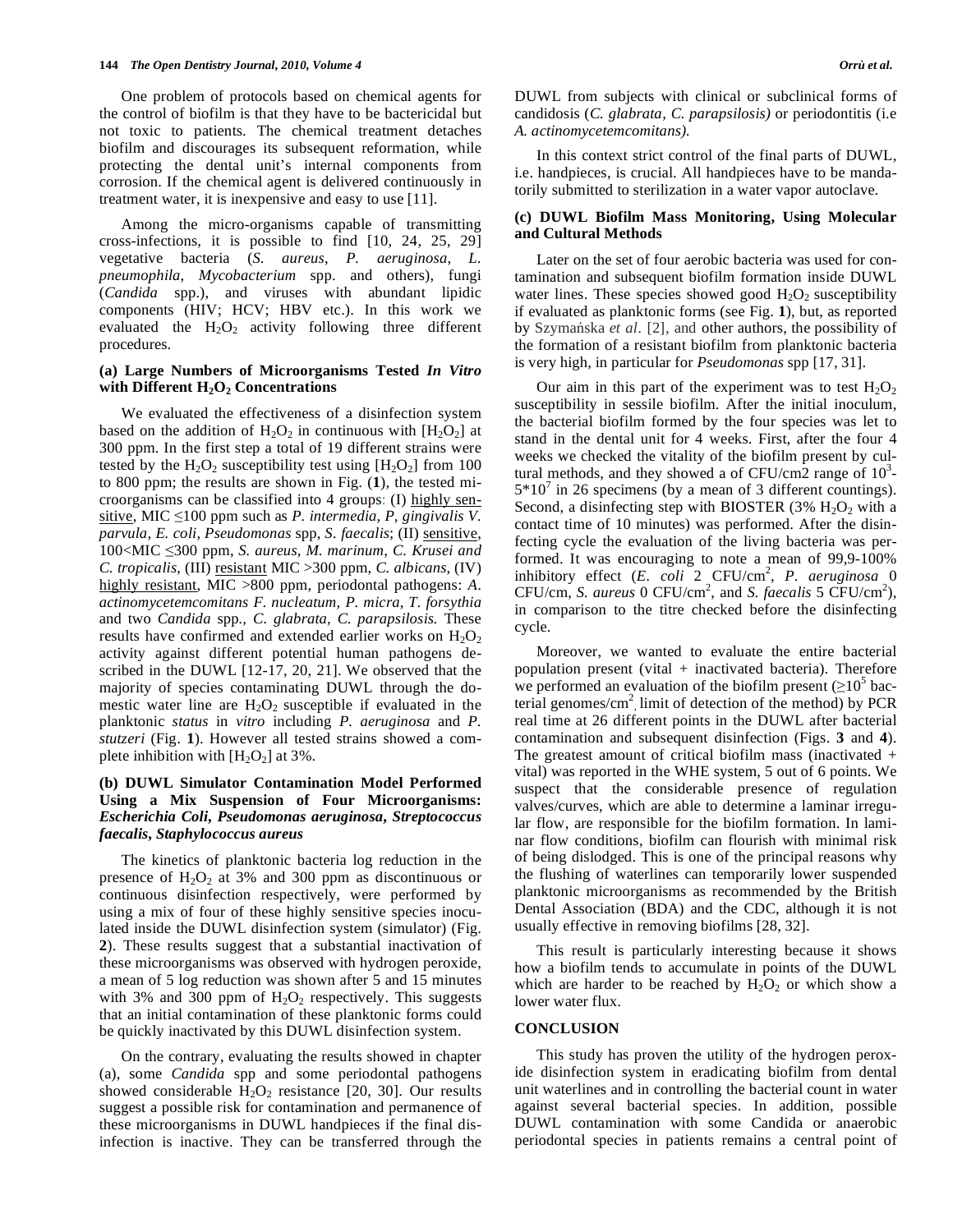

#### Specimen point

Fig. (4). Geometrical mean of representative biofilm mass, recognized after 4 weeks, inside the DUWL after contamination with four bacteria : *E. coli, P. aeruginosa. S. faecalis* and *S. aureus*, in the absence of any H<sub>2</sub>O<sub>2</sub> treatment.

attention for prophylactic measures such as: autoclaving of handpieces, handpiece replacement between patients, flushing of the unit prior to use and anti-contamination devices to prevent retrograde aspiration of oral secretions into the water supply line.

# **ACKNOWLEDGEMENTS**

This work was supported by Cefla Dentale SPA and by a grant from the Università degli studi di Cagliari "start-up giovani ricercatori".

#### **REFERENCES**

- [1] Molinari JA. Dental unit water contamination. Compend Contin Educ Dent 1999; 20(4): 358-62.
- [2] Szymanska J, Sitkowska J, Dutkiewicz J. Microbial contamination of dental unit waterlines. Ann Agric Environ Med 2008; 15(2): 173-9.
- [3] Uzel A, Cogulu D, Oncag O. Microbiological evaluation and antibiotic susceptibility of dental unit water systems in general dental practice. Int J Dent Hyg 2008; 6(1): 43-7.
- [4] Tippett BF, Edwards JL, Jenkinson HF. Bacterial contamination of dental unit water lines--a possible source of cross-infection. N Z Dent J 1988; 84(378): 112-3.
- [5] Barbeau J, Gauthier C, Payment P. Biofilms, infectious agents, and dental unit waterlines: a review. Can J Microbiol 1998; 44**(**11): 1019-28.
- [6] Szymanska J. Biofilm and dental unit waterlines. Ann Agric Environ Med 2003; 10(2): 151-7.
- [7] Davey ME, O'Toole GA. Microbial biofilms: from ecology to molecular genetics. Microbiol Mol Biol Rev 2000; 64(4): 847-67.
- [8] Watnick P, Kolter R. Biofilm, city of microbes. J Bacteriol 2000; 182(10): 2675-79.
- [9] Shigeta M, Tanaka G, Komatsuzawa H, Sugai M, Suginaka H, Usui T. Permeation of antimicrobial agents through Pseudomonas aeruginosa biofilms: a simple method. Chemotherapy 1997; 43(5): 340-45.
- [10] Coleman DC, O'Donnell MJ, Shore AC, Russell RJ. Biofilm problems in dental unit water systems and its practical control. J Appl Microbiol 2009; 106(5): 1424-37.
- [11] Ozcan M, Kulak Y, Kazazoglu E. The effect of disinfectant agents in eliminating the contamination of dental unit water. J Oral Rehabil 2003; 30(3): 290-4.
- [12] Linger JB, Molinari JA, Forbes WC, Farthing CF, Winget WJ. Evaluation of a hydrogen peroxide disinfectant for dental unit waterlines. J Am Dent Assoc 2001; 132(9): 1287-91.
- [13] Brudzynski K. Effect of hydrogen peroxide on antibacterial activities of Canadian honeys. Can J Microbiol 2006; 52(12): 1228-37.
- [14] Glockmann E, Wiesner J, Oehring H, Glockmann I. Antibacterial efficiency and toxicity of hydrogen peroxide and other antiseptics. Dtsch Stomatol 1990; 40(11): 462-3.
- [15] Tschernjawskaja MA, Belowa AS. Antibacterial mechanism of action of hydrogen peroxide preparations. Z Gesamte Hyg 1990;  $36(2)$ : 86-8.
- [16] Feuerstein O, Moreinos D, Steinberg D. Synergic antibacterial effect between visible light and hydrogen peroxide on Streptococcus mutans. J Antimicrob Chemother 2006; 57(5): 872-6.
- [17] Choi YS, Shin DH, Chung IY, Kim SH, Heo YJ, Cho YH. Identification of Pseudomonas aeruginosa genes crucial for hydrogen peroxide resistance. J Microbiol Biotechnol 2007; 17(8): 1344-52.
- [18] Glynn AA, O'Donnell ST, Molony DC, Sheehan E, McCormack DJ, O'Gara JP. Hydrogen peroxide induced repression of icaADBC transcription and biofilm development in Staphylococcus epidermidis. J Orthop Res 2009; 27(5): 627-30.
- [19] Mai-Prochnow A, Lucas-Elio P, Egan S, *et al*. Hydrogen peroxide linked to lysine oxidase activity facilitates biofilm differentiation and dispersal in several gram-negative bacteria. J Bacteriol 2008; 190(15): 5493-501.
- [20] Szymanska J. Antifungal efficacy of hydrogen peroxide in dental unit waterline disinfection. Ann Agric Environ Med 2006; 13(2): 313-7.
- [21] Zanetti F, De Luca G, Tarlazzi P, Stampi S. Decontamination of dental unit water systems with hydrogen peroxide. Lett Appl Microbiol 2003; 37(3): 201-6.
- [22] Wirthlin MR, Marshall GW, Jr., Rowland RW. Formation and decontamination of biofilms in dental unit waterlines. J Periodontol 2003; 74(11): 1595-609.